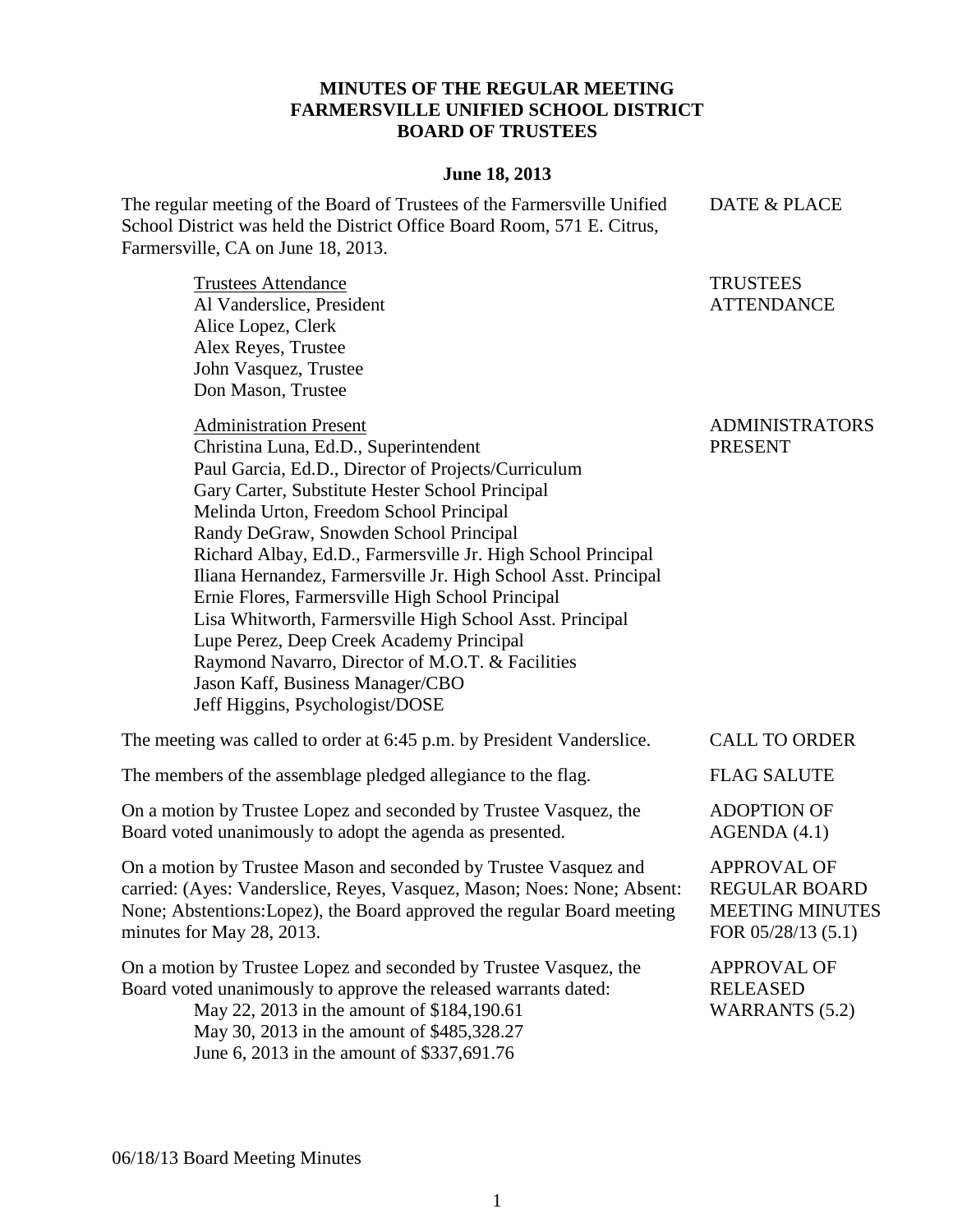On a motion by Trustee Reyes and seconded by Trustee Lopez, the Board voted unanimously to approve the Use of School Facilities Fee Waiver for Farmersville Youth Baseball League excluding custodial fees.

On a motion by Trustee Lopez and seconded by Trustee Reyes, the Board voted unanimously to approve the Use of School Facilities Fee Waiver for Farmersville Youth Football League excluding custodial fees.

On a motion by Trustee Vasquez and seconded by Trustee Mason, the Board voted unanimously to approve the Use of School Facilities Fee Waiver for Farmersville Youth Soccer League excluding custodial fees.

Jennie Williams, Freedom School Teacher, requested the Board accept her resignation.

On a motion by Trustee Vasquez and seconded by Trustee Reyes and carried: (Ayes: Vanderslice, Reyes, Vasquez; Noes: Mason, Lopez; Absent: None; Abstentions: None), the Board approved Interdistrict Request #IDR-10-06-18-13 (Bate) for one year only.

On a motion by Trustee Vasquez and seconded by Trustee Lopez, the Board voted unanimously to approve the Annual Safe and Civil Schools Conference on July 14-18, 2013 in Portland, OR.

On a motion by Trustee Lopez and seconded by Trustee Vasquez, the Board voted unanimously to approve the AP Spanish Conference on July 17-21, 2013 in Las Vegas, NV.

On a motion by Trustee Vasquez and seconded by Trustee Mason, the Board voted unanimously to approve hosting the overnight FHS Cheerleading Camp on July 30-31, 2013.

On a motion by Trustee Vasquez and seconded by Trustee Lopez, the Board voted unanimously to approve the overnight Passing League Tournament on July 5-7, 2013 in Mission Viejo, CA.

On a motion by Trustee Vasquez and seconded by Trustee Lopez, the Board voted unanimously to approve the Agriculture Incentive Grant Application.

APPROVAL OF FACILITY USE FEE WAIVER FOR FARMERSVILLE YOUTH BASEBALL (7.1)

APPROVAL OF FACILITY USE FEE WAIVER FOR FARMERSVILLE YOUTH FOOTBALL (7.2)

APPROVAL OF FACILITY USE FEE WAIVER FOR FARMERSVILLE YOUTH SOCCER (7.3)

PUBLIC COMMENTS (8.0)

APPROVAL OF INTERDISTRICT REQUEST #IDR-10-06-18-13 (9.1)

APPROVAL OF ANNUAL SAFE & CIVIL SCHOOLS CONFERENCE (11.1)

APPROVAL OF AP SPANISH CONFERENCE (11.2)

APPROVAL TO HOST OVERNIGHT FHS CHEERLEADING CAMP (11.3)

APPROVAL OF OVERNIGHT PASSING LEAGUE TOURNAMENT (11.4)

APPROVAL OF **AGRICULTURE** INCENTIVE GRANT APPLICATION (11.5)

06/18/13 Board Meeting Minutes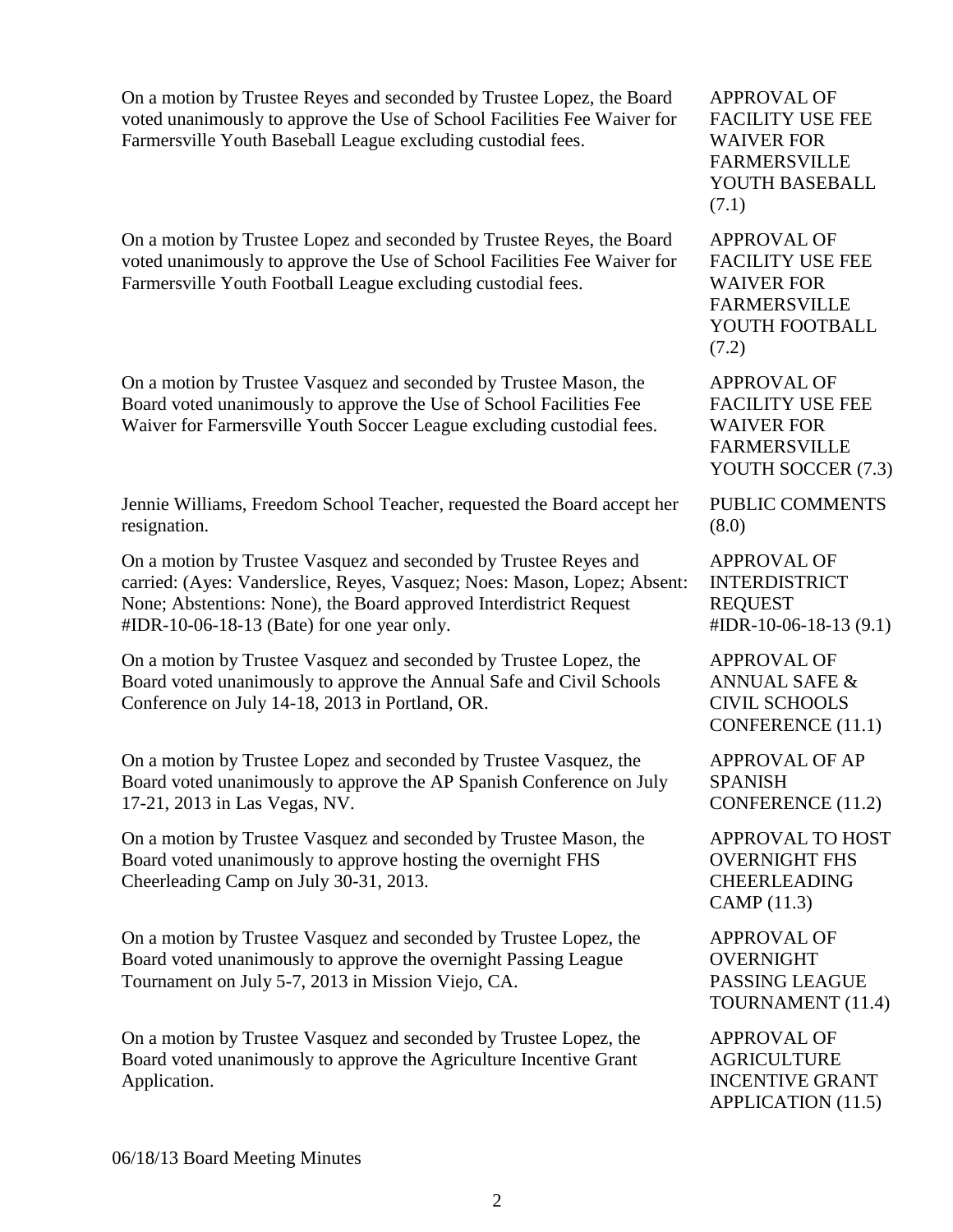| On a motion by Trustee Vasquez and seconded by Trustee Reyes, the Board<br>voted unanimously to approve the MOU with University of San Francisco<br>and FUSD for Student Health Screening.                                                                    | <b>APPROVAL OF MOU</b><br>WITH UNIVERSITY<br>OF SAN FRANCISCO<br>& FUSD (12.1)                                                                        |
|---------------------------------------------------------------------------------------------------------------------------------------------------------------------------------------------------------------------------------------------------------------|-------------------------------------------------------------------------------------------------------------------------------------------------------|
| Dr. Paul Garcia, Projects/Curriculum Director, and Marty Maya, Principal's<br>Exchange, made a PowerPoint presentation regarding the District's<br>professional plan for implementation of Common Core State Standards.                                       | <b>POWERPOINT</b><br>PRESENTATION:<br><b>DISTRICT'S</b><br>PROFESSIONAL<br>PLAN RE: COMMON<br><b>CORE STANDARDS</b><br>(12.2)                         |
| On a motion by Trustee Lopez and seconded by Trustee Vasquez, the<br>Board voted unanimously to approve the Save the Children Professional<br>Learning Group Retreat on June 19-20, 2013 in San Luis Obispo, CA.                                              | <b>APPROVAL OF</b><br><b>SAVE THE</b><br><b>CHILDREN</b><br>PROFESSIONAL<br><b>LEARNING GROUP</b><br>RETREAT (12.3)                                   |
| On a motion by Trustee Lopez and seconded by Trustee Vasquez, the<br>Board voted unanimously to approve the contract for Illuminate<br>Assessment and Data Management System.                                                                                 | <b>APPROVAL OF</b><br><b>CONTRACT FOR</b><br><b>ILLUMINATE</b><br><b>ASSESSMENT &amp;</b><br><b>DATA</b><br><b>MANAGEMENT</b><br><b>SYSTEM</b> (12.4) |
| On a motion by Trustee Vasquez and seconded by Trustee Lopez and<br>carried: (Ayes: Vanderslice, Vasquez, Mason, Lopez; Noes: Reyes; Absent:<br>None; Abstentions: None), the Board approved the personnel items as per<br>the board transmittal form.        | <b>APPROVAL OF</b><br>PERSONNEL ITEMS<br>(13.1)                                                                                                       |
| On a motion by Trustee Vasquez and seconded by Trustee Lopez and<br>carried: (Ayes: Vanderslice, Vasquez, Lopez; Noes: Mason, Reyes; Absent:<br>None; Abstentions: None), the Board approved the Declaration of Need<br>2013-14.                              | <b>APPROVAL OF</b><br><b>DECLARATION OF</b><br>NEED 2013-14 (13.2)                                                                                    |
| On a motion by Trustee Reyes and seconded by Trustee Vasquez, the Board<br>voted unanimously to accept the initial proposal from CSEA to FUSD.                                                                                                                | <b>INITIAL PROPOSAL</b><br>FROM CSEA TO<br>FUSD (13.3)                                                                                                |
| Raymond Navarro, Director of M.O.T. & Facilities, explained the work<br>entailed to seek a CEQA addendum. The Board requested Item 14.1 be<br>tabled to the next Board meeting and listed as an action item on the next<br>agenda: Discussion on Citrus Gate. | <b>DISCUSSION ON</b><br>CITRUS GATE (14.1)                                                                                                            |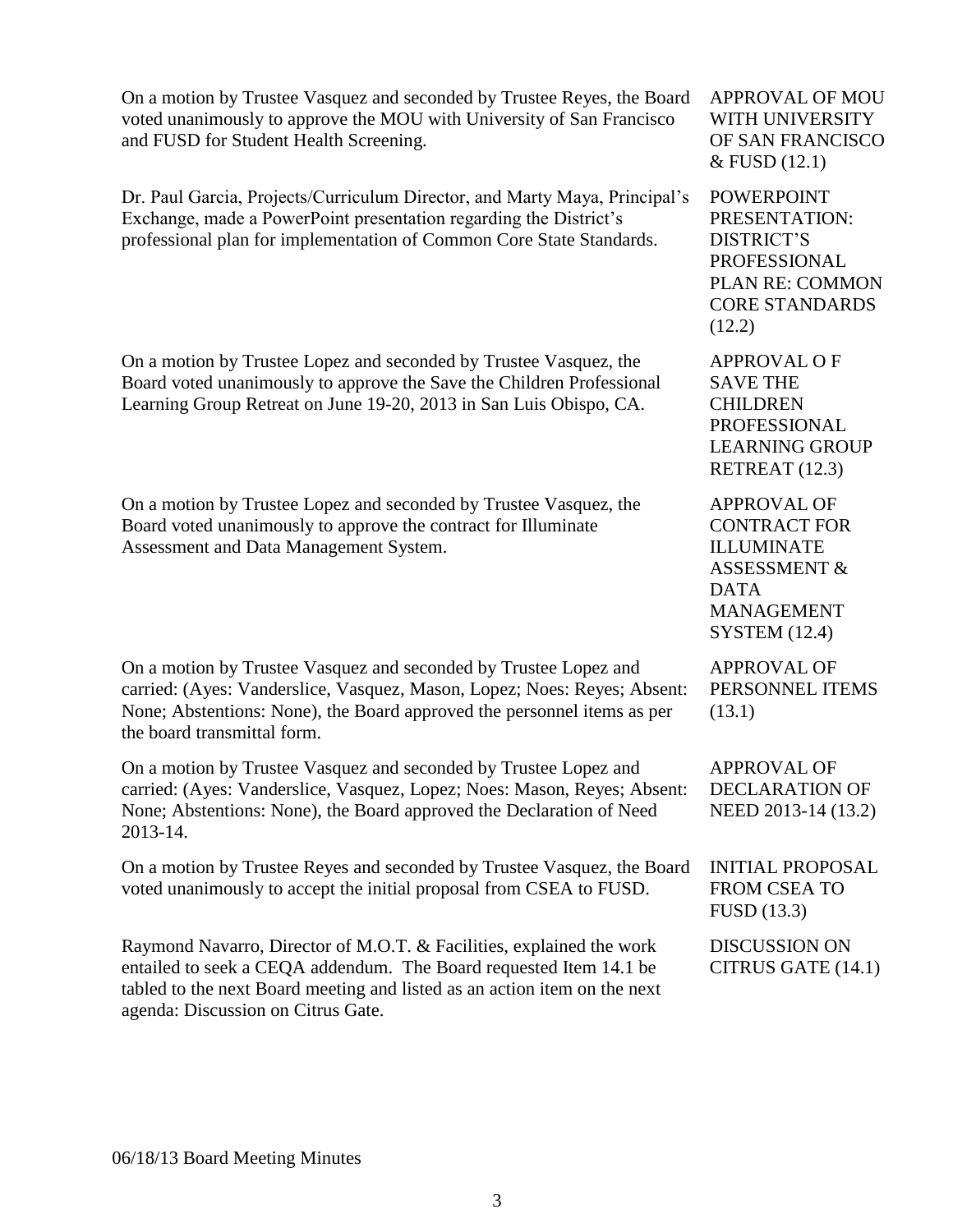Consideration was given to items that the Governing Board wished to have placed on the agenda for the next meeting. Trustee Reyes requested an itemized breakdown of charges for Principal's Exchange and whether the personnel changes at Freedom School were categorically funded. Trustee Lopez requested a notice be sent out to parents notifying them of the mandatory uniform policy. Trustee Vanderslice requested information regarding the HVAC position and how much money the District would save by filling this position.

On a motion by Trustee Vasquez and seconded by Trustee Mason, the Board voted unanimously to approve the Board member donation from Trustee Vanderslice: \$500.00 to Chess Club and purchasing pocket Constitutions.

On a motion by Trustee Vasquez and seconded by Trustee Lopez and carried: (Ayes: Vanderslice, Lopez, Vasquez, Mason; Noes: Reyes; Absent: None), the Board approved Budget Revision #13.

On a motion by Trustee Reyes and seconded by Trustee Vasquez, the Board voted unanimously to approve the Child Nutrition Program Administration Course on July 22-26, 2013 in Sacramento, CA.

The Board opened the Public Hearing at 8:28 p.m. regarding Adoption of Alternative School Facilities Fees. No one in the audience had any questions. The Board closed the Public Hearing at 8:29 p.m.

On a motion by Trustee Vasquez and seconded by Trustee Lopez, the Board voted unanimously to adopt Resolution #22-06-18-13 for Adoption of School Facilities Needs Analysis and Establishing the Levy of Alternative Level 2 Fees.

On a motion by Trustee Lopez and seconded by Trustee Vasquez, the Board approved the Milk and Bread Bids for 2013-14 to Producers Dairy and Galassos.

On a motion by Trustee Vasquez and seconded by Trustee Lopez, the Board approved the annual agreement for Special Services provided by School Services of California.

The Board opened the Public Hearing at 8:30 a.m. regarding the 2013-2014 Budget. Jason Kaff, Business Manager/CBO, gave a brief presentation. The Board closed the public hearing at 8:45 p.m.

On a motion by Trustee Vasquez and seconded by Trustee Lopez and carried: (Ayes: Vanderslice, Lopez, Vasquez, Mason; Noes: Reyes; Absent: None), the Board adopted the 2013-2014 Budget.

CONSIDERATION OF ITEMS FOR NEXT MEETING (14.1)

APPROVAL OF BOARD MEMBER DONATION (15.1)

APPROVAL OF BUDGET REVISION #13 (15.2)

APPROVAL OF CHILD NUTRITION PROGRAM ADMIN. COURSE (15.3)

PUBLIC HEARING: ADOPTION OF ALTERNATIVE SCHOOL FACILITIES FEES (15.4)

ADOPTION OF **RESOLUTION** #22-06-18-13(15.5)

APPROVAL OF MILK & BREAD BIDS FOR 2013-14 (15.6)

APPROVAL OF SCHOOL SERVICES OF CA AGREEMENT (15.7)

PUBLIC HEARING RE: 2013-2014 BUDGET (15.8)

ADOPTION OF 2013-2014 BUDGET (15.9)